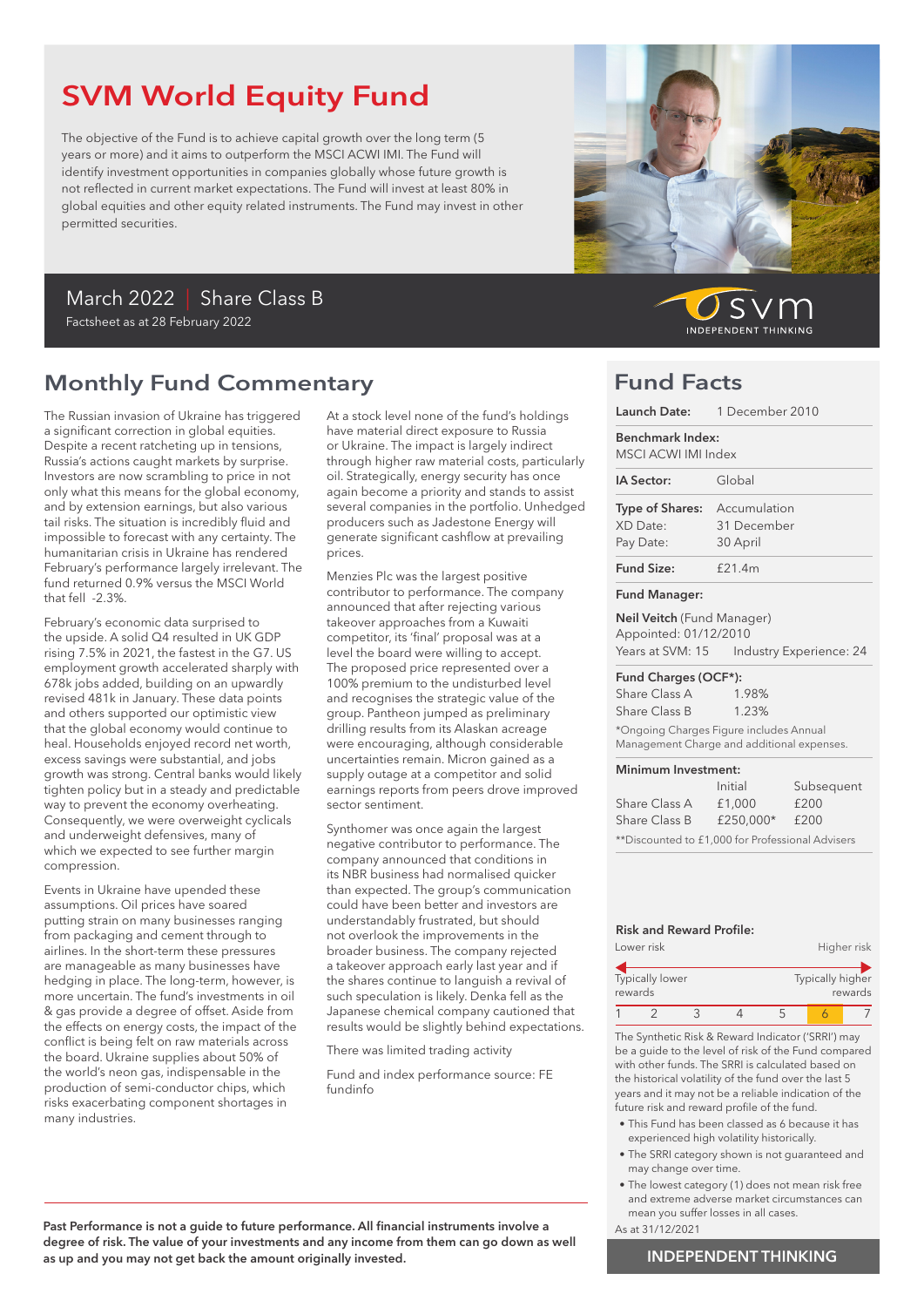### Portfolio Analysis

### Risk Baskets

To help understand the overall balance of the portfolio, stocks are allocated to one of eight risk groups: defensive, cyclical, stable financial, unstable financial, consumer cyclical, oil & gas, mining and finally technology. Most of these groups are self explanatory but financials deserve some clarity. All financials are inherently unstable but in the main, Lloyd's underwriters and General Insurers take less balance sheet risk, so are relatively more stable than Banks or Life Assurers.

Seeing the portfolio broken down into these categories allows an understanding of how aggressive or defensive the overall portfolio is, and where risk is being taken.

| Technology         | 33.2 |  |
|--------------------|------|--|
| Cyclical           | 20.5 |  |
| Consumer Cyclical  | 13.0 |  |
| Oil & Gas          | 9.7  |  |
| Defensive          | 8.1  |  |
| Unstable Financial | 7.0  |  |
| Stable Financial   | 0.0  |  |
| Mining             | 0.0  |  |
| Cash               | 8.4  |  |
|                    |      |  |

| Technology              | 33.2% |
|-------------------------|-------|
| Alphabet                | 8.2   |
| Micron Technology       | 5.5   |
| MagnaChip Semiconductor | 47    |

| Cyclical  | 20.5% |
|-----------|-------|
| Hitachi   | 3.8   |
| Alpha FMC | 3.5   |
| Synthomer | 3.4   |

| <b>Consumer Cyclical</b> | 13.0% |
|--------------------------|-------|
| Entain                   | 59    |
| Ryanair                  | 2.7   |
| <b>Norcros</b>           | 2.6   |

| Oil & Gas        | 9.7% |
|------------------|------|
| Jadestone Energy | 3.7  |
| Energean         | 2.3  |
| Savannah Energy  | 1/   |
|                  |      |

| <b>Defensive</b> | 8.1% |
|------------------|------|
| Uniphar          | 3.8  |
| Drax Group       | 2.3  |
| Smith & Nephew   | 2.0  |

| Unstable Financial | 7.0% |
|--------------------|------|
| U.S. Bancorp       | 39   |
| Prudential         | 31   |

| <b>Stable Financial</b> | 0.0% | Mining |  | 0.0% |
|-------------------------|------|--------|--|------|
|-------------------------|------|--------|--|------|

# This Month's Featured Stock

### Smurfit Kappa

Smurfit Kappa is a global leader in paper and packaging. The company is Europe's number one producer of corrugated packaging and containerboard and also operates across the Americas.

While the manufacture of cardboard boxes may not set pulses racing, the industry has qualities that make it attractive for investors. Demand for boxes is both resilient and has long-term structural growth drivers. Approximately twothirds of Smurfit's box volumes are produced for customers in the food or fast-moving consumer goods industries. Throughout the Covid pandemic, volume demand in these sectors has remained robust. Increased adoption of e-commerce solutions, which accelerated over the past couple of years, should continue to provide a tailwind to growth. In addition, increasing demands for sustainable packaging solutions should benefit Smurfit, where 75% of the raw material used is recycled fibre. Recent full-year results for 2021 demonstrated the strength of Smurfit's position, with revenues growing by 18% y/y.

The Russian invasion of Ukraine, and its associated impacts on commodity markets and supply chains, will present some challenges to Smurfit. While the group's physical exposure to these markets is limited, higher energy costs will have an impact. Smurfit has more than half of

its energy requirements hedged for 2022, while many smaller competitors will be fully exposed to the spot market. In recent years management have successfully managed to pass through price increases to customers, but it is undeniable that this will be a headwind during the year. In the long-run, however, we think the outlook for Smurfit remains undimmed and the crisis could even lead to further opportunities to gain market share.

Currently trading on an estimated 2022 PE of c.11x, we believe that Smurfit's share price does not reflect either its resilience or its growth potential.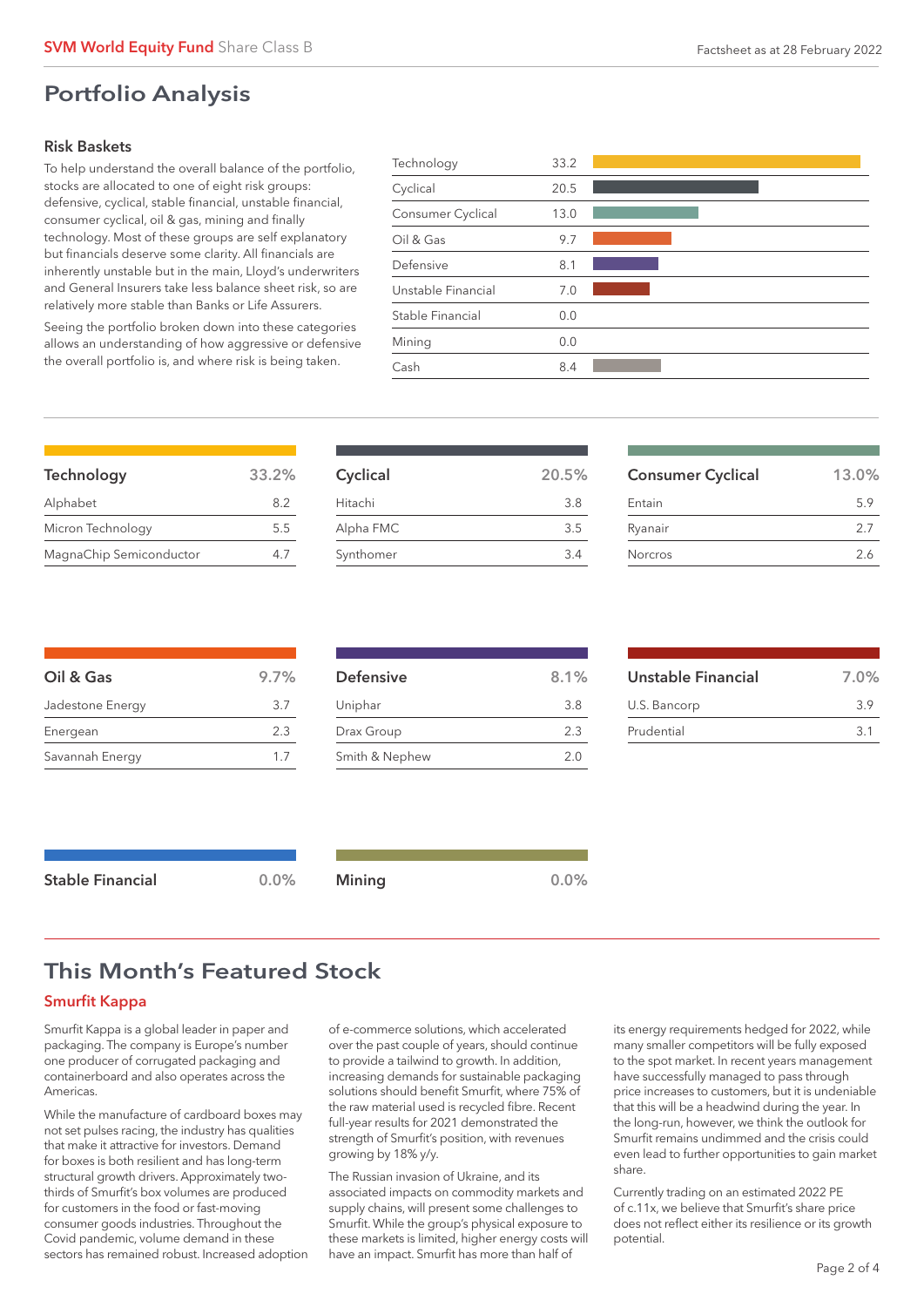### Portfolio Structure

As an unconstrained fund we invest in our highest conviction ideas irrespective of market capitalisation, country or sector. As a consequence The SVM World Equity Fund portfolio will vary considerably from the benchmark index and from other funds that are in the same IA sector.







| <b>Size Analysis</b>             | (% ) |
|----------------------------------|------|
| Mega Cap (>£50bn)                | 24.5 |
| $\Box$ Large Cap (<£50bn)        | 15.5 |
| Mid Cap (<£10bn)                 | 21.3 |
| $\blacksquare$ Small Cap (<£1bn) | 30.3 |
|                                  |      |

### Geographic Stock Analysis (%)

| United Kingdom                 | 43.0  |
|--------------------------------|-------|
| North America                  | 28.6  |
| Europe (excluding UK)          | 9.5   |
| Japan                          | 5.4   |
| Asia Pacific (excluding Japan) | 5.1   |
| Latin America                  | O.O   |
| Other                          | () () |







| <b>Net Currency Exposure</b> | (% ) |
|------------------------------|------|
| Furo                         | 9.5  |
| Sterling                     | 44.9 |
| $\blacksquare$ US Dollar     | 34.7 |
| Japanese Yen                 | 5.4  |
| Others                       | 5.1  |
|                              |      |